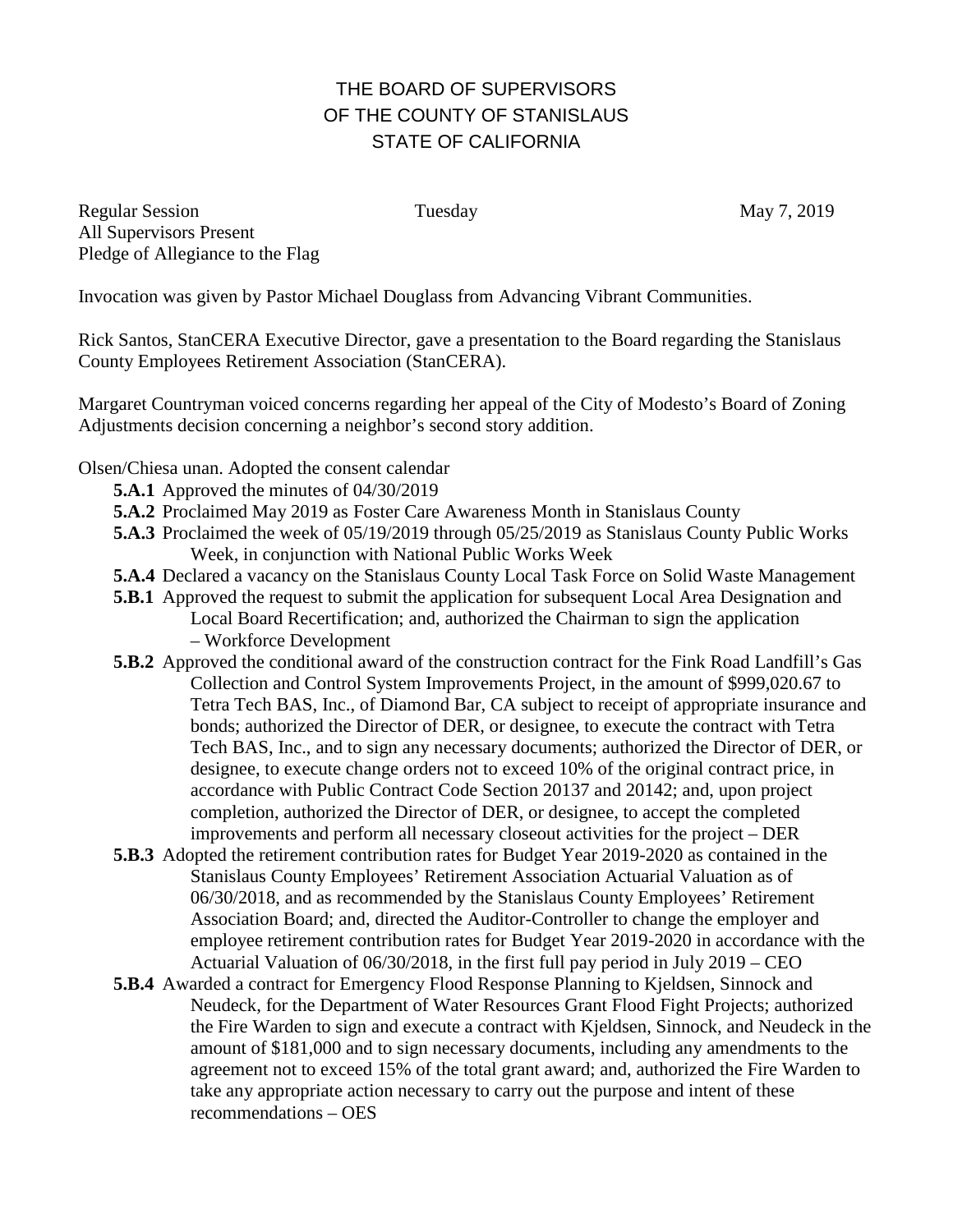- **5.B.5** Accepted the CEO's Third Quarter Financial Report for FY 2018-2019; authorized the CEO and the Auditor-Controller to make the necessary adjustments as recommended in the Third Quarter Financial Report; authorized the use of \$1,059,873 in Appropriations for Contingencies as recommended in the Third Quarter Financial Report; authorized the Auditor-Controller to make necessary fiscal year-end accounting entries to accurately report expenses and revenue in the appropriate fiscal year and adjust appropriations as necessary as approved by the CEO; approved contracts and/or agreements listed on Attachment 2, of the agenda item, in cumulative amounts of \$100,000 or greater since 07/01/2016, and authorized the GSA Director/Purchasing Agent or Department Head to sign; and, set a public hearing for the consideration and adoption of the Budget Year 19-20 Proposed Budget for the 6:30 p.m. night meeting on 06/18/2019; directed the Clerk to advertise the public hearing; and authorized the Clerk to make appropriate changes to the public notice if fee increases are proposed as part of the budget process – CEO **5.C.1** Approved the extension of the current agreement for Transit Contractor Services with Storer
	- Transit Systems for one-year effective 07/01/2019 through 06/30/2020; and, authorized the Director of Public Works to sign and execute all necessary documents – PW

Chiesa/Berryhill unan. **6.1** Conducted a public hearing to introduce and waive the first reading of Ordinance C.S. 1235 to amend Chapters 9.82 and 4.36 of the Stanislaus County Code and associated Department of Agriculture and Weights and Measures Fee Schedule – Ag Commissioner

Berryhill/Chiesa unan. **6.2** Conducted a public hearing to introduce and waive the first reading of Ordinance C.S. 1236 to establish new fees and amend or eliminate existing fees for the Department of Environmental Resources – DER

Chiesa/Berryhill unan. **6.3** Conducted a public hearing to introduce and waive the first reading of Ordinance C.S. 1237 to establish a new fee and amend existing fees for planning services – Planning

**Corr 1** Referred to the CEO, Planning, and PW, a letter from the California High-Speed Rail Authority regarding a Community Open House on 05/15/2019 and a Public Hearing on 06/05/2019 concerning the environmental document and alignment alternatives for the California High-Speed Rail Project.

**Corr 2** Referred to PW, a notice from the U.S. Coast Guard regarding the replacement of a bridge over the San Joaquin River near the community of Crows Landing.

**Corr 3** Acknowledged receipt of claims and referred to the CEO-Risk Management Division the following claims: Ervin Hernandez.

CEO Hayes reported that he, along with Supervisor Chiesa, Chairman Withrow and Amy Vickery, Director of Communications and Legislative Affairs, went to Washington D.C. last week to meet with several federal departments and our federal representatives.

Chairman Withrow reported that he met Vice President Mike Pence while in Washington D.C.

Prior to adjourning into Closed Session an opportunity was given to the public to address matters listed under Closed Session.